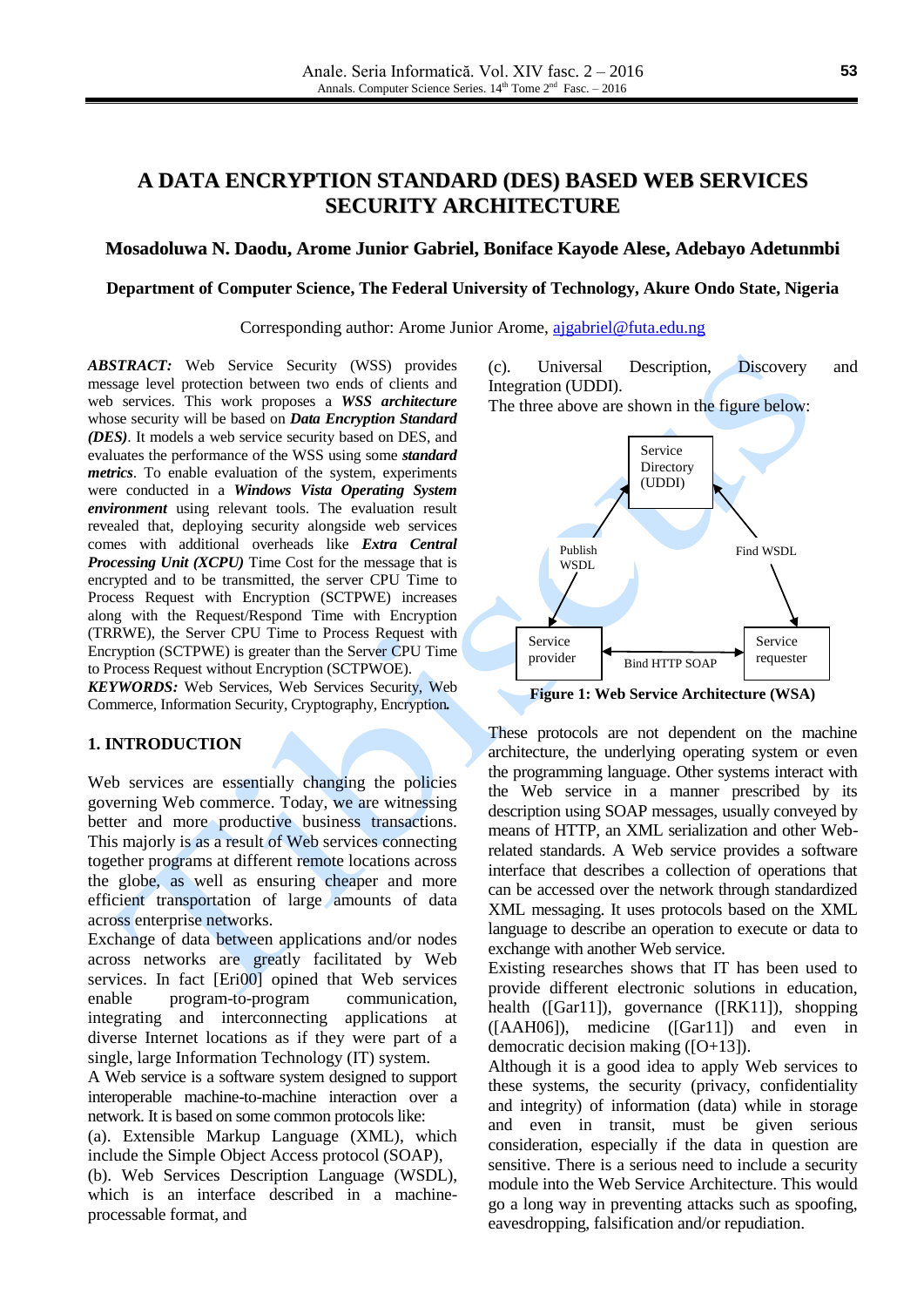The Transport Layer Security (TLS) is a simple and generally acceptable means of ensuring secure transactions for the Web security. However, TLS is originally intended for authenticating the server hosting the Web service; there is no means to authenticate a single service or sets of services running on the same machine. Consequently TLS can not sufficiently meet the security requirements of the Web Services system which are more intricate than Web applications.

Web services offer a standard approach to interoperating different software applications, running on diverse platforms and/or frameworks. Figure 1 shows a Web Services Architecture (WSA). This architecture provides an abstract model and a background for understanding Web services as well as the relationships between the components of this model. The WSA describes both the minimal characteristics that are common to all Web services, and a number of characteristics that are needed by many, but not all, Web services. WSA is an *interoperability* architecture that identifies those global elements of the global Web services network that are required for guaranteeing interoperability between Web services ([BHM04]).

A Web Service can be defined as any service that is available over the Internet, using a standardized Extensible Markup Language (XML) messaging system, it is not tied to any operating system or programming language and it is self-describing via a common XML grammar [Hon10].

Web services enable application integration and data sharing on a neutral platform, language independent environment for both business and science. This increases the degree of exposure of critical resources which poses new challenges to securing data and service. The Web services use XML (Extensible Markup Language) to pack data into XML messages defined by SOAP message, called WSDL (Web Services Description Language). With web services, applications owned by different organizations can be easily integrated; even if they are developed in different programming languages and deployed on different platforms (Middleware/OS). As a result, web services have been widely adopted in the industry as a standard platform independent middleware technology [C+07].

In this work, Web Service Security requirements were studied from different literatures and a security mechanism, Data Encryption Standard (DES) based security architecture was proposed for the Web Services.

# **2. GENERAL INFORMATION**

# **Motivation**

Many research papers on Web Service Security have been published by researchers all over the world. However, the security issue of the Web Service has often been considered as a crucial barrier to its application in many fields that conducts sensitive information, such as e-commerce [Hon10].

Booth et al., ([BHM04]) discovered that Web Service itself does not provide secure transmission protocol for messages; it brings high risks to both sides of the message exchanger. Although, traditional security technologies such as Secure Socket Layer (SSL) and Hypertext Transfer Protocol (HTTPS) can partially resolve this problem by encrypting messages transferred between two points, these point-to-point transport layer security technologies cannot insure end-to-end security along the entire path from client to a web service in a complicated multi-tiers distributed system. Furthermore, these point-to-point security technologies are all based on a specific transport protocol/layer, such as Transport Control Protocol/Internet Protocol (TCP/IP) for Secure Socket Layer (SSL) and Hypertext Transfer Protocol (HTTP) for HTTPS.

[Oas04] developed Web Services Security in other to provide message level protection between two ends (client and web service) through message integrity, message confidentiality and message authentications. Web Services Security (WSS) makes use of SOAP's composable and extendable architecture by embedding security related information (such as, security token and signature) in the SOAP header without affecting the data stored in the SOAP's body but may be encrypted or signed.

WSS enhances the security of web services but it has its own performance overheads. The overheads are:

(a). extra CPU times to process WSS related elements (b). longer networking times to transport larger SOAP messages due to additional WSS contents.

[Hon10] introduced the Security Token Service into an existing WS-Security and present a Security Token Service based Security architecture, named STS-based Secure Web Services (STS-WS) for Web Services for higher security and higher performance services.

Chen et al., [C+07] carried out the performance evaluation on Web Service Security using XML Security technologies in other to evaluate the performance cost of applying Web Service Security and also developed a simple performance model for Ws-security.

So far, WSS enhances the security of Web services but it has its own performance overheads which is the extra CPU times to process WSS related elements. Hence, in this course of work, a Web Service Security performance will be modeled and the performance evaluation of WSS will be carried out using DES technology to check the cost effectiveness of security on web service taking WSS overhead into account.

This work is specifically;

(a) proposed a DES-based Web Service Security architecture;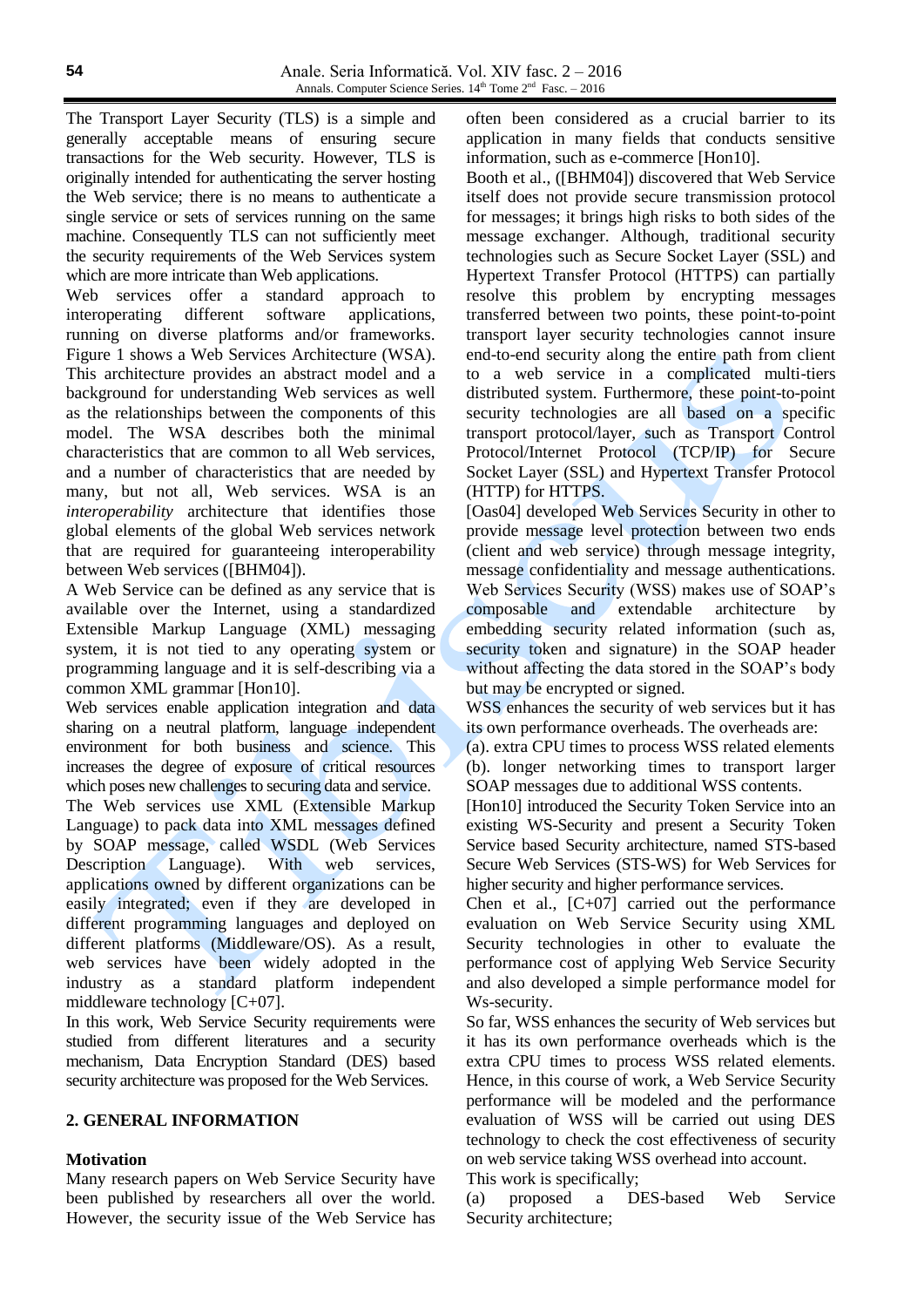(b) modeled a DES based Web Services Security Performance; and

(c) evaluated the performance of Web Services Security (WSS) using some standard metrics.

## **3. SYSTEM ANALYSIS AND DESIGN**

#### **Performance Evaluation of Web Service Security**

WSS improves the security of web services. However, WSS incurs additional performance overheads to standard web services owing to additional CPU processing and larger messages transferred.

This WSS overhead was evaluated in [C+07]. The authors designed a web service that was benchmarked with and without WSS Security policies and their results were compared. A simple request/reply style messaging was used as benchmark. This consists of a client and a web service. The client sends the web service a request for a list of customer records. For flexible testing configuration, the request contains information required for a specific test such as message sizes and security setting was designed.

The web service receives the request and replies by sending back a specific amount of customer records with/without applying WSS policies according to the information in the request.

The prototyping was done in C# and deployed on Microsoft NET Framework 2.0 with WSE 2.0. In addition, XML security technology was used to carry out the performance evaluation on web service security [C+07].

# **3.1. The Proposed Model**

In order to reach the goal of implementing this work, the work was carried out using a symmetric key cryptographic scheme (DES). This scheme provides for confidentiality and Integrity of messages, by encrypting such messages. DES also makes use of a secret key to preventing unauthorized access to data/information that has been encrypted. DES scheme is important for the protection of government, commercial, school and private information whether in store or on transit.

# **3.2 Data Encryption Standard (DES)**

DES is a Symmetric cryptographic algorithm that enables the transformation of information from a clear plaintext form to an unintelligible coded form called cipher-text ( $[G+13]$ ).

DES is a block cipher, so it operates on a single chunk of data at a time encrypting 64 bits (8bytes) of plain text which can produce 64bits of cipher-texts. The key length is 56 bits which is equivalent to 8 characters with extra bit used as parity check.



The algorithm has 19 stages. The first stage record 64 bit input block by applying a fixed permutation while the last stage is the exact inverse of the permutation. During each iteration, the algorithm takes in two 32-bit inputs and produces two 32-bit outputs. The left output is simply a copy of the right input. The right output is the exclusive OR (XOR) of the left input [DMH01].

# **3.2.1 Mathematical Theory of Data Encryption Standard (DES)**

DES exhibits the complementation property as follow:

$$
E_K(P) = C \leftrightarrow E_{K'}(P') = C'
$$
 (1)

where;

 $E_K$  denotes encryption with key K

 $\overline{P}$  &  $\overline{C}$  denotes plaintext blocks.

# **3.2.2 DES-WS Architecture Overview**

The DES-WS architecture in Figure 3 is made up of four (4) components; the UDDI, Web Service Requester (WSR), Web Service Provider with DES (WSP-DES), and a Database Management System of student record to be encrypted (DBMS).

DES allows DBMS information from the WSP to WSR to be secured.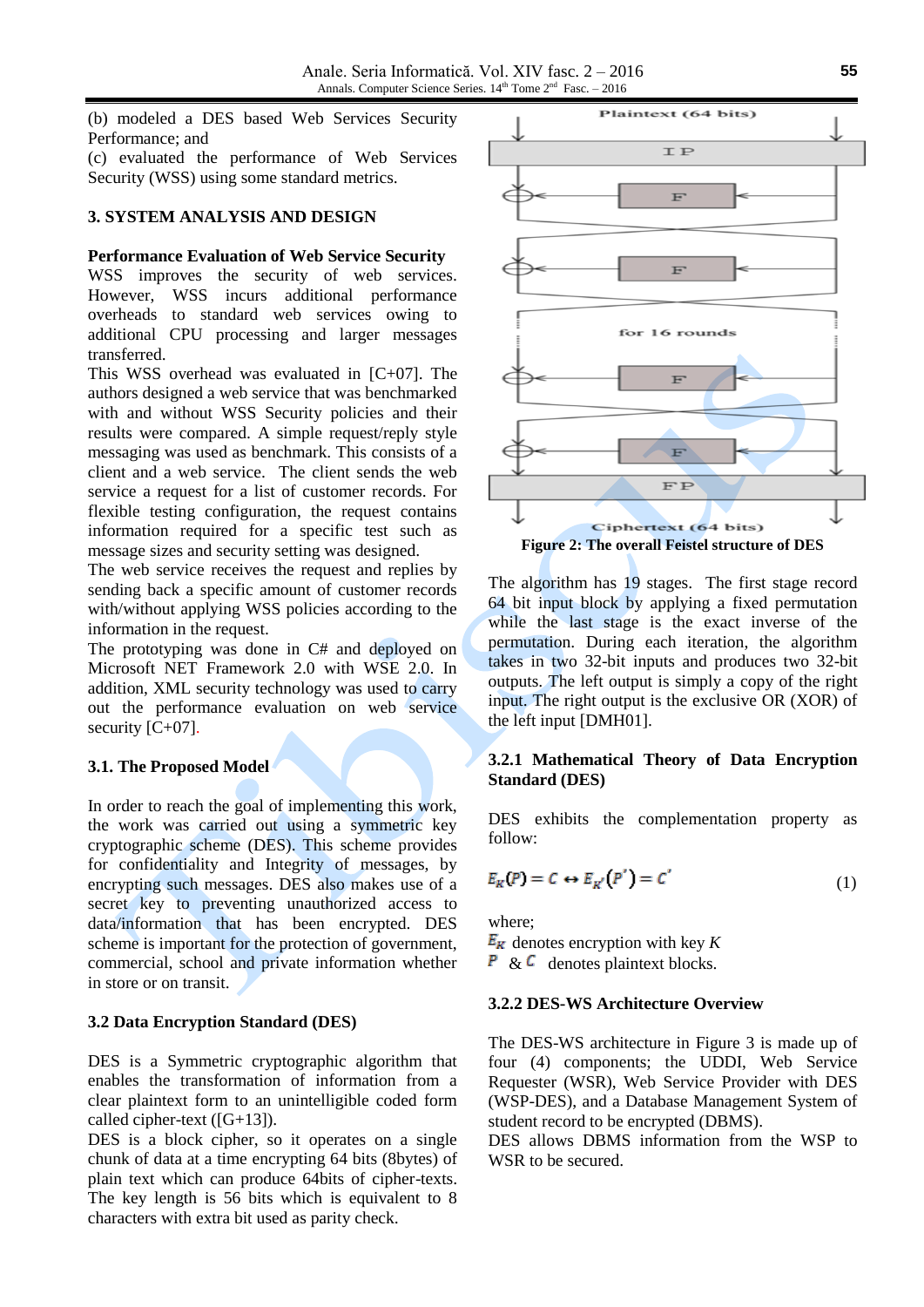

**Overview**

## **3.3 Performance of Web Services Security**

In determining the performance of web services security, the additional time cost on message transmission as well as the additional time cost on processing the security content of the message is considered.

The performance of web services security can be captured as follows;

 $P_{wss} = P_{ws} + T_{smt} + T_{scp}$ 

 $(2)$ 

where:

 $P_{wss}$  = Performance of web services security  $P_{ws}$  = Performance of web services without security  $T<sub>smt</sub>$  = Additional time cost on SOAP message Transmission

 $T_{\text{scp}}$  = Additional time cost on processing the secured content of messages

#### **3.4 Web Service Request and Response Interface**

This is the Interface which shows the result of the requested information and the respond to the information with or without encryption. It also shows the extra CPU time cost for processing the encryption. The following data are shown on the Interface:

- REQINFO: Number of requested information
- LRCWOE: Length of requested content without encryption
- TRRWOE: Request/Respond time without encryption
- SCTPWOE: Server CPU time to process request without encryption (milsec)

| <b>Web Service Operation</b>     |                                                                                                                                                 |               |                                                       |                |              |                   |                                                            | 図                                                                                                                  |  |  |  |  |  |
|----------------------------------|-------------------------------------------------------------------------------------------------------------------------------------------------|---------------|-------------------------------------------------------|----------------|--------------|-------------------|------------------------------------------------------------|--------------------------------------------------------------------------------------------------------------------|--|--|--|--|--|
| WEB SERVICE REQUEST AND RESPONSE |                                                                                                                                                 |               |                                                       |                |              |                   |                                                            |                                                                                                                    |  |  |  |  |  |
|                                  |                                                                                                                                                 |               |                                                       |                |              |                   |                                                            |                                                                                                                    |  |  |  |  |  |
| -Record size-                    | <b>REQ INFO</b>                                                                                                                                 | <b>LRCWOE</b> | <b>TRRWOE</b>                                         | <b>SCTPWOE</b> | <b>LRCWE</b> | <b>TRRWE</b>      | <b>SCTPWE</b>                                              | <b>XCPU</b>                                                                                                        |  |  |  |  |  |
|                                  |                                                                                                                                                 | 1330          | 187                                                   | 141            | 1708         | 748               | 655                                                        | 514                                                                                                                |  |  |  |  |  |
| Number of student record:        |                                                                                                                                                 | 2816          | 156                                                   | 156            | 3611         | 858               | 858                                                        | 702                                                                                                                |  |  |  |  |  |
|                                  | ā                                                                                                                                               | 4154          | 78                                                    | 47             | 5329         | 624               | 609                                                        | 562                                                                                                                |  |  |  |  |  |
| 6                                | ā                                                                                                                                               | 5855          | 62                                                    | 31             | 7518         | 609               | 561                                                        | 530                                                                                                                |  |  |  |  |  |
|                                  | 5                                                                                                                                               | 6990          | 109                                                   | 93             | 8989         | 577               | 546                                                        | 453                                                                                                                |  |  |  |  |  |
|                                  |                                                                                                                                                 | 7741          | 202                                                   | 187            | 9965         | 624               | 608                                                        | 471                                                                                                                |  |  |  |  |  |
| Clear<br>Request                 |                                                                                                                                                 |               |                                                       |                |              |                   |                                                            |                                                                                                                    |  |  |  |  |  |
|                                  |                                                                                                                                                 |               |                                                       |                |              |                   |                                                            |                                                                                                                    |  |  |  |  |  |
|                                  |                                                                                                                                                 |               |                                                       |                |              |                   |                                                            |                                                                                                                    |  |  |  |  |  |
| XMI filet<br>XMI file2           |                                                                                                                                                 |               |                                                       |                |              |                   |                                                            |                                                                                                                    |  |  |  |  |  |
|                                  |                                                                                                                                                 |               |                                                       |                |              |                   |                                                            |                                                                                                                    |  |  |  |  |  |
| <b>PDF file</b>                  |                                                                                                                                                 |               |                                                       |                |              |                   |                                                            |                                                                                                                    |  |  |  |  |  |
|                                  |                                                                                                                                                 |               |                                                       |                |              |                   |                                                            |                                                                                                                    |  |  |  |  |  |
|                                  |                                                                                                                                                 |               |                                                       |                |              |                   |                                                            |                                                                                                                    |  |  |  |  |  |
| Close                            | REQ INFO:Number of requested information<br>LRCWE Length of requested content encrypted                                                         |               |                                                       |                |              |                   |                                                            |                                                                                                                    |  |  |  |  |  |
|                                  |                                                                                                                                                 |               | LRCWOE Length of requested content without encryption |                |              |                   | <b>TRRWE:Request Response Time With Encryption(milsec)</b> |                                                                                                                    |  |  |  |  |  |
|                                  |                                                                                                                                                 |               |                                                       |                |              |                   |                                                            | TRRWOE Request Response time without encryption(milsec) KCPU:Extra CPU time cost for processing encryption(milsec) |  |  |  |  |  |
| -Student record-                 |                                                                                                                                                 |               |                                                       |                |              |                   |                                                            |                                                                                                                    |  |  |  |  |  |
| <b>B</b> STUDENT                 | SCTPWE:Server CPU time to process request without<br>SCTPWE:Server CPU time to process request with<br>encryption(milsec)<br>encryption(milsec) |               |                                                       |                |              |                   |                                                            |                                                                                                                    |  |  |  |  |  |
|                                  |                                                                                                                                                 |               |                                                       |                |              |                   |                                                            |                                                                                                                    |  |  |  |  |  |
|                                  |                                                                                                                                                 |               |                                                       |                |              |                   |                                                            |                                                                                                                    |  |  |  |  |  |
|                                  |                                                                                                                                                 |               |                                                       |                |              | -Student Courses- |                                                            |                                                                                                                    |  |  |  |  |  |
|                                  | Matric No.<br>Deotartment                                                                                                                       |               |                                                       |                |              |                   |                                                            |                                                                                                                    |  |  |  |  |  |
|                                  |                                                                                                                                                 |               |                                                       |                |              |                   |                                                            |                                                                                                                    |  |  |  |  |  |
|                                  | Sumame                                                                                                                                          |               |                                                       | Faculty        |              |                   |                                                            |                                                                                                                    |  |  |  |  |  |
|                                  |                                                                                                                                                 |               |                                                       |                |              |                   |                                                            |                                                                                                                    |  |  |  |  |  |
|                                  |                                                                                                                                                 |               |                                                       |                |              |                   |                                                            |                                                                                                                    |  |  |  |  |  |
|                                  | Other name                                                                                                                                      |               |                                                       | πı             |              |                   |                                                            |                                                                                                                    |  |  |  |  |  |
|                                  |                                                                                                                                                 |               |                                                       |                |              |                   |                                                            |                                                                                                                    |  |  |  |  |  |
|                                  | Gende                                                                                                                                           |               |                                                       |                |              |                   |                                                            |                                                                                                                    |  |  |  |  |  |
|                                  |                                                                                                                                                 |               |                                                       |                |              |                   |                                                            |                                                                                                                    |  |  |  |  |  |
|                                  |                                                                                                                                                 |               |                                                       |                |              |                   |                                                            |                                                                                                                    |  |  |  |  |  |
|                                  |                                                                                                                                                 |               |                                                       |                |              |                   |                                                            |                                                                                                                    |  |  |  |  |  |

**Figure 4: Web Service Request and response Interface**

- XCPU: the extra CPU time cost for processing the encryption=SCTPWE-SCTPWOE
- LRCWE: Length of requested content with encryption
- TRRWE: Request/Respond time with encryption
- SCTPWE: Server CPU time to process request with encryption (milsec).

## **3.5 Performance Evaluation**

Table 4.1 shows the performance evaluation of the Web Service Request and Respond Output of seven (7) records of students obtained with or without encryption.

Table 4.1 Web Service Request and Response Output table. We further evaluated with the aid of graph. The graphs showing the performance evaluation are printed out from the PDF file which is on the Web Service Request/Response Interface**.**

# **3.5.1 Graph of Extra Server CPU Time Cost for Processing Encryption (XCPU)**



**processing encryption (milsec)**

This graph shows the XCPU for the seven (7) records that are requested for.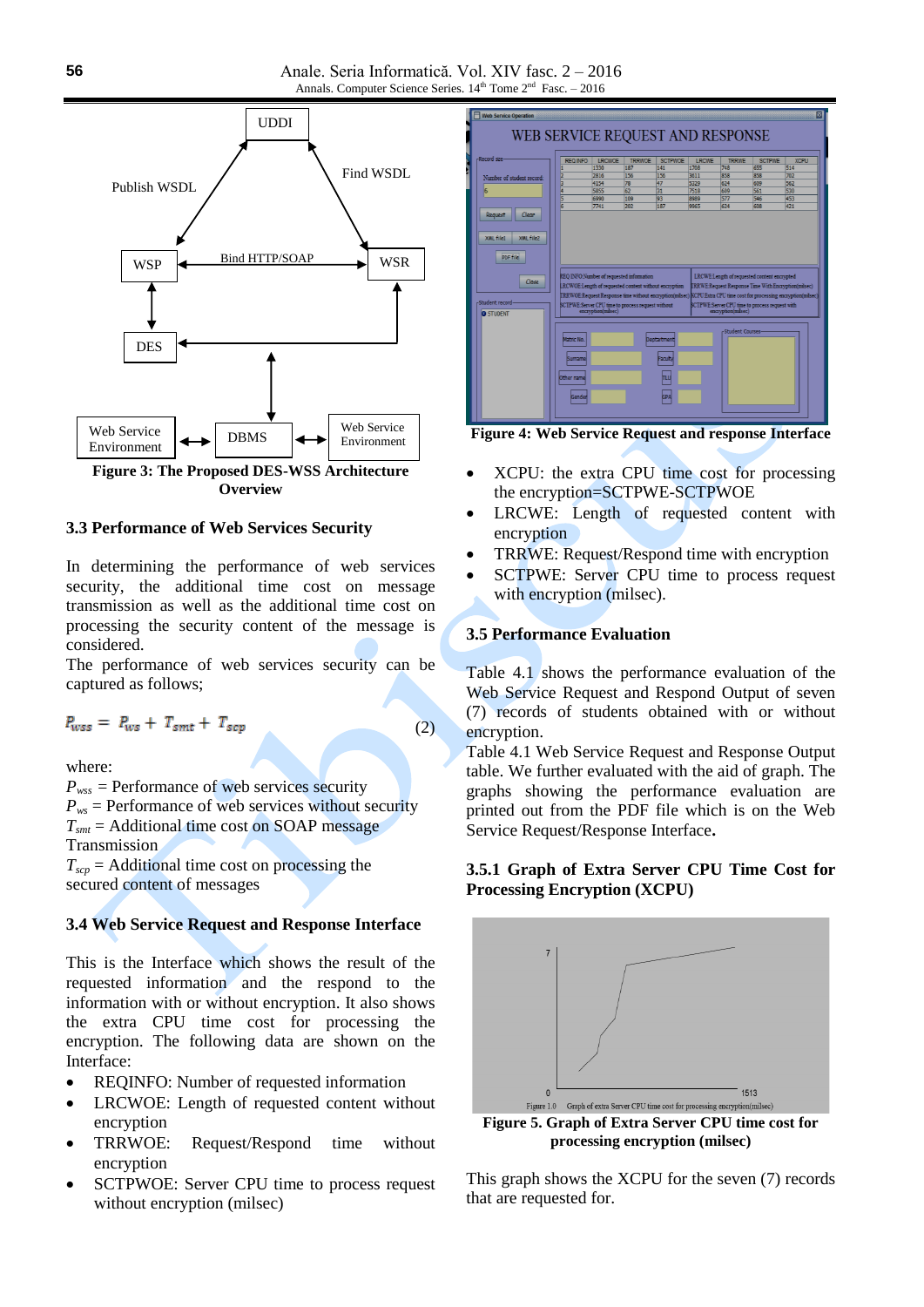## **3.5.2 Graph of SCTPWE and TRRWE**



**Figure 6: Graph of SCTPWE and TRRWE**

This graph shows the Server CPU Time to Process Request with Encryption (SCTPWE) in conjunction with the Request/Respond Time with Encryption (TRRWE). The dotted line represents SCTPWE while the thick line represents TRRWE. While SCTPWE is increasing, the TRRWE is also increasing.

# **3.5.3 Graph of SCTPWOE and TRRWOE**



**Figure 7: Graph of SCTPWE and SCTPWOE**

This shows the graph of Server CPU Time to Process Request without Encryption (SCTPWOE) and Request/Respond Time without Encryption (TRRWOE). The time it took the Server CPU to process the request without encryption is smaller than the Request/Respond time.

## **3.5.4 Graph of SCTPWE and SCTPWOE**



**Figure 8: Graph of SCTPWOE and TRRWOE**

This graph compares the Server CPU Time to Process Request with Encryption (SCTPWE) and Server CPU Time to Process Request without Encryption (SCTPWOE). From the graph, it is clear that the SCTPWE execution time is greater than the SCTPWOE execution time and this difference gives what is known as the XCPU time which is major challenge in the Web Service Security (WSS). Though the advantage of WSS is greater when compare to its disadvantage.

# **3.5.5 Graph of TRRWE and TRRWOE**

This graph shows the time of request/respond for information with encryption and the information without encryption. The execution time of the request/respond of information with encryption is greater than the execution time of the request/respond of information without encryption.

| <b>REQ INFO</b> | <b>LRCWOE</b> |     | <b>TRRWOE SCTPWOE</b> | <b>LRCWE</b> | <b>TRRWE</b> | <b>SCTPWE</b> | <b>XCPU</b> |
|-----------------|---------------|-----|-----------------------|--------------|--------------|---------------|-------------|
|                 | 1332          |     | 10                    | 1708         | 1544         | 1528          | 1513        |
|                 | 3783          | 125 | 94                    | 4853         | 515          | 468           | 374         |
|                 | 5121          | 63  | 47                    | 6571         | 422          | 390           | 343         |
| $\overline{4}$  | 6822          | 78  | 63                    | 8760         | 577          | 562           | 499         |
|                 | 7957          | 78  | 62                    | 10231        | 609          | 593           | 531         |
|                 | 8708          | 10  | 94                    | 11207        | 655          | 655           | 561         |
|                 | 9090          | 125 | 109                   | 11698        | 718          | 702           | 593         |

**Table 1. Performance evaluation of Web Services on the R**

# **4. CONCLUSIONS**

Lack of security can bring about threats to the message/information requested for, and the entire network infrastructure. Keeping messages secure by encryption will to a great extent, ensure their Integrity, Privacy and Confidentiality is not compromised.

In this work, a DES based WSS architecture was proposed. Its performance was then modeled and evaluated. Although deploying security with web services will incur some additional overhead, it will guarantee end-to-end security of information especially when in transit across enterprise networks.